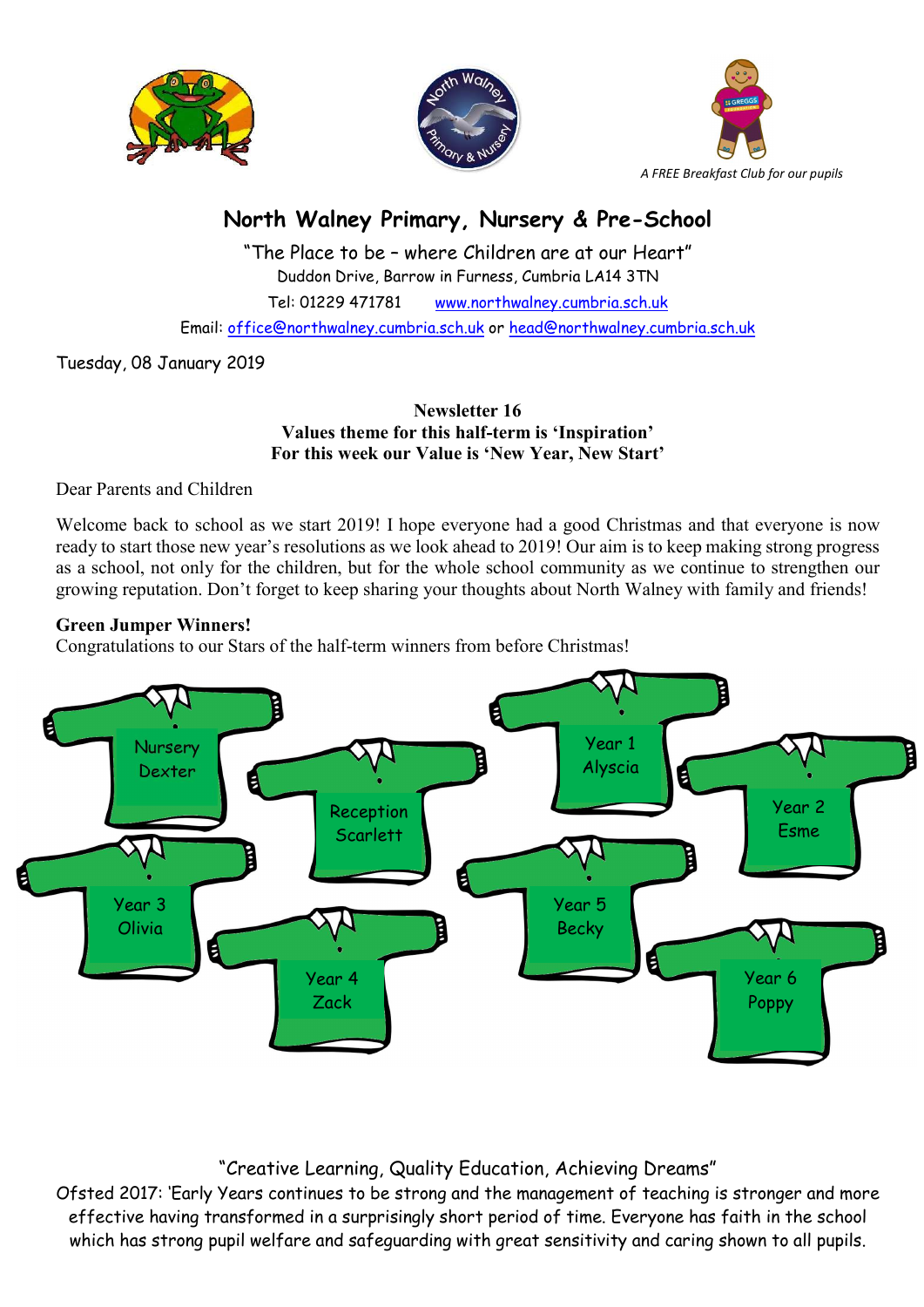

## Christmas Production

The children were simply marvellous on the last Thursday and preformed their roles superbly. I love the fact we hold the performance in the church and thank Rev Andy for allowing us to visit once again. Thank you to everyone who came along and supported us – I hope you all enjoyed it as much as I did.

And this week's winner is…. We have three numbers for this newsletter and therefore the winners are... For 22/12 draw – Number 31 – No winner For  $29/12$  draw  $-28$  – Mrs Malone For  $5/1$  draw  $-6$  – Michelle in Wagtails







Letters will be coming out this week for the start of the new term and the first 16 back will get a place. This is only open to Years 1, 2, 3 and 4 this term and the children must commit to coming each week please. First session will be on 15<sup>th</sup> January and those who have managed to get a place will be told.

## Video Games Club

This club is for Year 5 and 6 children and is open to the first 10 children who get their forms back once they have been sent out. The first session will be on  $16<sup>th</sup>$ January and again, once they have started we expect them to commit to each week please.





#### Swimming – Reception, Years 3 and 4

Swimming starts for these year groups on  $10<sup>th</sup>$  January and we ask for a donation of £2.00 week towards the coach costs please so that we can keep swimming going at our school.

And finally…

This term we are hoping to send out a questionnaire for parents to complete about how the school is currently doing. We will also be doing a similar questionnaire with the children as it is two years since we last did it with them! I hope that you will feel able to support us by completing the questionnaire and writing a comment or two about the school as this is always good evidence for any visitors that we might have. Thank you! Yours sincerely,

Paul Slater Headteacher